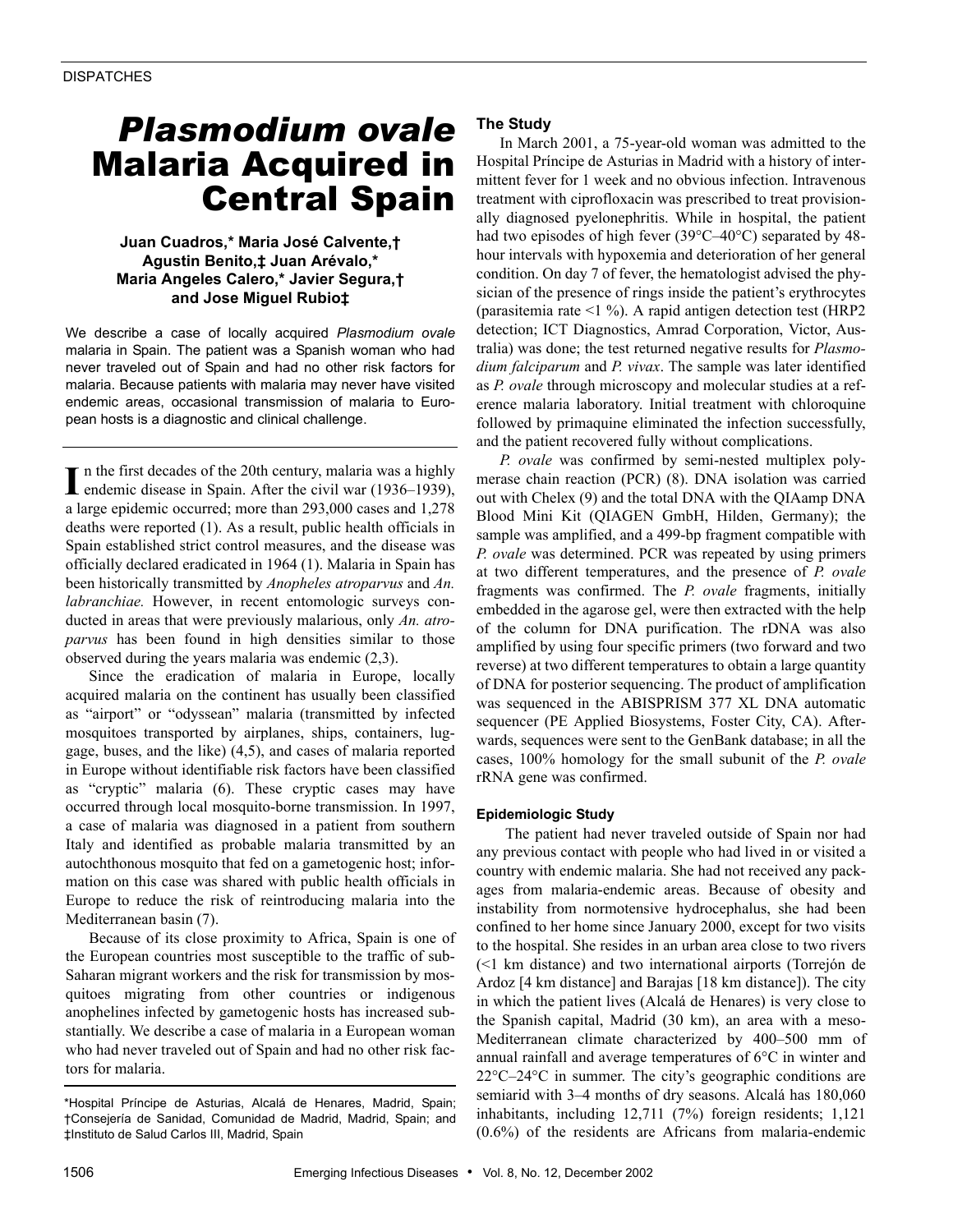countries located mostly in the western and central regions of Africa.

We investigated the patient's medical history for other risk factors for malaria. The patient's uterus, ovaries, gall bladder, and appendix were removed >30 years ago, and she had never received any blood transfusions or blood derivates. Other risk factors such as needle-sharing, malariotherapy, or organ transplants were discarded. The possibility of iatrogenic transmissions during previous hospital admissions (the last visit was 3 weeks before onset of symptoms) was also investigated and ruled out.

In the city in which the patient resides, the incidence of malaria in 1999 and 2000 was 1.2 and 3.7 cases per 100,000 inhabitants, respectively, but no cases were produced by *P. ovale*. In contrast, in the region surrounding Madrid, which includes two international airports, the incidence of imported malaria in 1999 and 2000 was, 2.7 and 3.4 cases per 100,000 inhabitants, respectively, (139 and 171 cases in total); *P. ovale* was the species implicated in 2.1% and 5.3% of these regional cases, respectively. Health care in Spain is free for foreign residents, but they must be inscribed in the local census bureau, and many illegal foreign migrant or temporary workers are likely not covered by any health insurance.

## **Conclusions**

This case is the first locally acquired *P. ovale* infection connected with Europe. The infection may have been transmitted by an odyssean vector. The patient lives 4 and 18 km away from international airports, within the radius of other previously reported airport malaria cases (4,10). The parasite may also have been transmitted by a local mosquito (introduced malaria) (5). In Spain, a possible vector for local infection is *An. atroparvus*, since this species has shown receptivity to *P. vivax* (11) and possibly could be receptive to *P. ovale* as well. Surprisingly, the illness began when cold temperatures prevailed. Thus, the disease could have been a relapse from hepatic hypnozoite or a primoinfection produced by the bite of an inhouse hibernating infected *Anopheles* spp. female (12). Whatever the mechanism, the diagnosis was complicated by the fact that the disease occurred during the winter.

Spain hosts a growing number of migrant workers from west and central Africa traveling through the Gibraltar Strait. Tourism and international flights to and from tropical countries have multiplied in recent years (13). All these factors can account for occasional or epidemic reintroduction of malaria into the country.

Although some studies indicate that indigenous mosquitoes such as *An. labranquiae* and *An. atroparvus* are not susceptible to the afrotropical *P. falciparum* strains (2,11), these species of anophelines are probably fully susceptible to infection by *P. vivax* and *P. ovale* strains imported from Africa. In addition, Asian or American *P. falciparum* strains may also be imported.

In Europe, malaria transmission can also occur in urban settings given the appropriate conditions. Malaria should be considered in patients with a fever of unknown origin, even if they have never traveled to malaria-endemic areas. Increased attention should be given to persons who work or live close to international airports or in areas with high population of new foreign residents from malarious areas. Hospital laboratories should be ready to detect malaria parasitemia on a 24-hour basis (thick films or antigen detection if microscopy expert is unavailable) on a physician's request. Likewise, PCR techniques should be used to detect retrospectively low parasitemias and confirm the species diagnosis. We suggest that epidemiologic and clinical attention should be given to travelers and newly arrived foreign residents from malaria-endemic countries to prevent secondary cases (14). Simple, easy access to health care for recently arrived migrant workers should be implemented to assess risk factors and screen for malaria if necessary.

### **Acknowledgments**

We thank Tomas Jelinek and Gaby Peyerl for their expert technical assistance and all the staff members at the laboratories of Hospital Principe de Asturias and the Laboratorio de Referencia de Malaria of ISCIII for processing the specimens. We also thank Jerry Keller for editing the manuscript.

Dr. Cuadros is a clinical microbiologist at the Servicio de Microbiologia in the Hospital Príncipe de Asturias of Alcalá de Henares, Madrid, Spain. His main areas of interest include imported infectious diseases and clinical parasitology.

#### **References**

- 1. Blazquez J. [Susceptibility to malaria in Spain]. Rev Sanid Hig Publica (Madr) 1982;56;683–91.
- 2. Blazquez J. [Entomologic investigation on anophelism in the Ebro River delta]. Rev Sanid Hig Publica (Madr) 1974;48:363–77.
- 3. Eritja R, Aranda C, Padros J, Goula M. Revised checklist of the Spanish mosquitoes. Acta Virologica Portuguesa 1998;5:25.
- 4. Isaacson M. Airport malaria: a review. Bull World Health Organ 1989;67:737–43.
- 5. Isaacson M, Frean JA. African malaria vectors in European aircraft. Lancet 2001;357:235.
- 6. Sabitinelli G, Majori G, D'Ancona, Romi R. Malaria epidemiological trends in Italy. Eur J Epidemiol 1994;10:399–403.
- 7. Baldari M, Tamburro A, Sabitinelli G, Romi R, Severini C, Cuccagna G, et al. Malaria in Maremma, Italy. Lancet 1998;351:1246–7.
- 8. Rubio JM , Benito A , Berzosa PJ, Roche J, Puente S, Subirats M, et al. Usefulness of seminested multiplex PCR in surveillance of imported malaria in Spain. J Clin Microbiol 1999;37:3260–4.
- 9. Walsh PS, Metzger DA, Higuchi R. Chelex 100 as a medium for simple extraction of DNA for PCR-based typing from forensic material. Biotechniques 1991;10:506–13.
- 10. Praetorius F, Altrock G, Blees N, Schuh N, Faulde M. [Imported Anopheles: in the luggage or from the airplane? A case of severe autochthonous malaria tropica near an airport]. Dtsch Med Wochenschr 1999;124:998– 1002.
- 11. Zulueta J, Ramsdale CD, Coluzzi M. Receptivity to malaria in Europe. Bull World Health Organ 1975;52:109–11.
- 12. Service MW. The Anopheles vector. In: Gilles HM, Warrell DA, editors. Bruce-Chwatt´s essential malariology. London: Oxford University Press; 1993. p. 96–123.